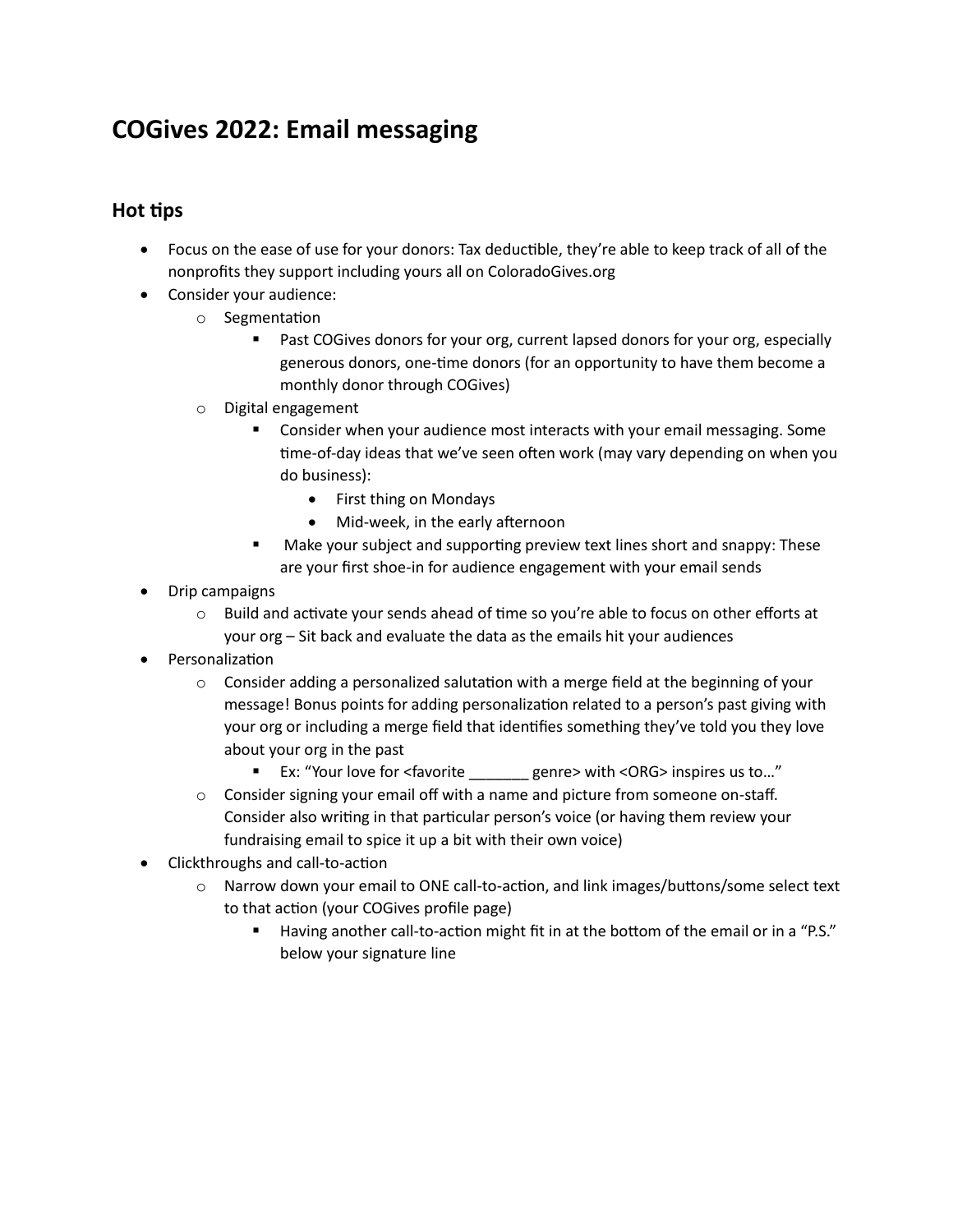# **Any time of year messaging idea:**

ColoradoGives.org is your one-stop shop for supporting Colorado's nonprofits, including <ORG NAME> – All year round! Just visit ColoradogGives.org, look us up, and add us as a favorite nonprofit of yours. Leave a comment to let us know what you love about <ORG NAME>, or if you're making the gift in honor of someone special. Learn more about how you can support <mission message for your org> all year round on Colorado's site for supporting the nonprofits that keep our communities thriving: Click below.

<Link a button to: [https://coloradogives.zendesk.com/hc/en-us/categories/360004457251-](https://coloradogives.zendesk.com/hc/en-us/categories/360004457251-ColoradoGives-org) [ColoradoGives-org>](https://coloradogives.zendesk.com/hc/en-us/categories/360004457251-ColoradoGives-org)

# **Save the Date for COGives:**

Save the Date! [Org Name] is excited to announce Colorado Gives Day is set for Tuesday, Dec. 6, 2022.

#### [Insert organization image that shows what you do]

For 24 hours, Colorado comes together to raise fund raise funds for local nonprofits, and we're excited to be part of the day! On Colorado Gives Day, we'll be celebrating our accomplishments and making good happen for [share your cause here]. We invite you to join us by helping us share the news about Colorado Gives Day and invite your family, friends and your personal network to participate. Every gift is tax-deductible and helps us reach our goal of [your org goal]. Our fight to [brief mission statement] is more vital now than ever before. This day of giving is one of the many ways you can make a real difference. Please visit [your webpage] for more information about what we do.

We look forward to having you join us for this special campaign. Together, we can make the world a better place for [beneficiaries].

With gratitude,

<Signer>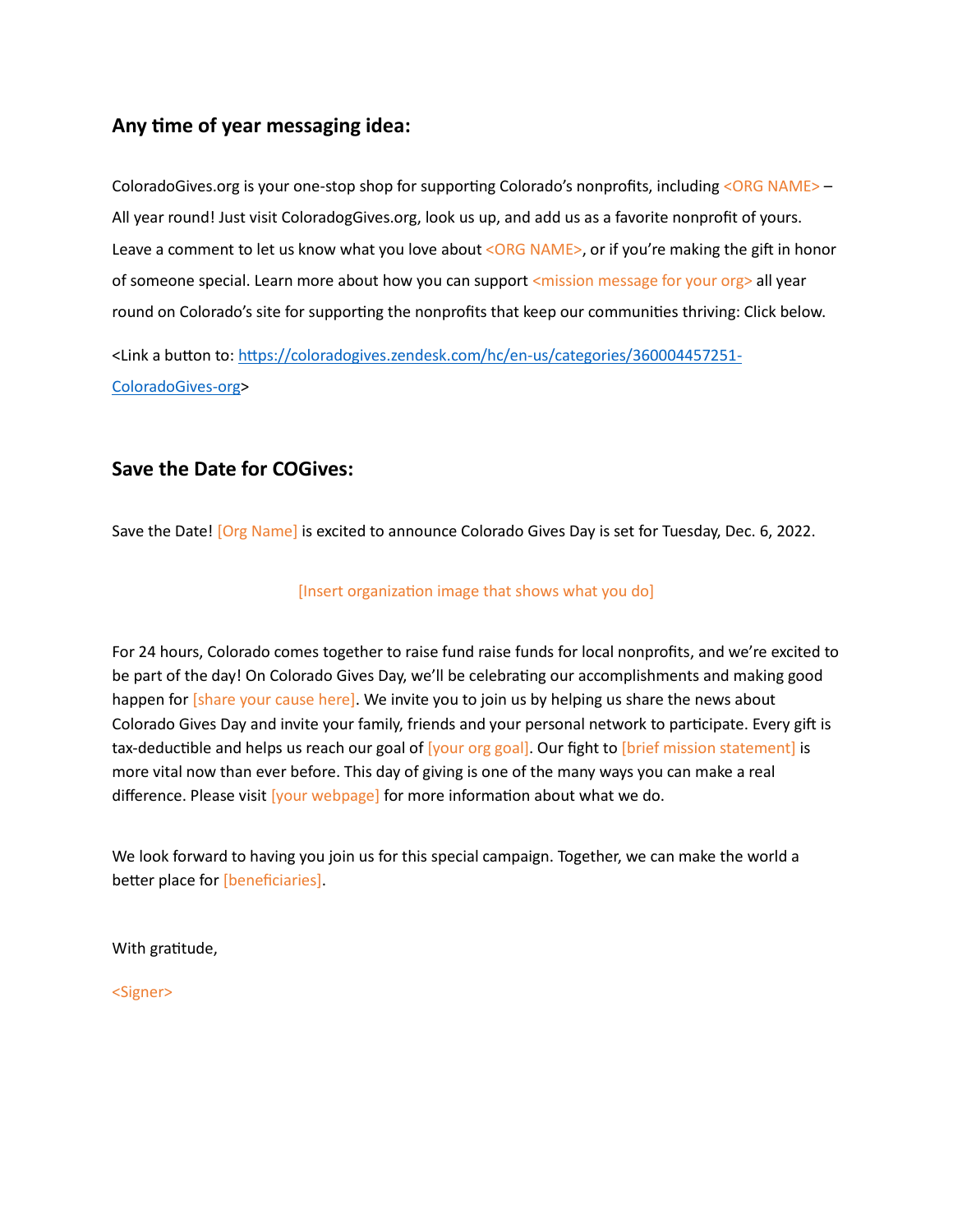# **Early Giving Begins – Nov 1:**

The countdown to Colorado Gives Day begins today! Your support of [Org Name] starting today counts toward our Dec 6 goal, and the \$1.6 million Colorado Gives Day Incentive Fund! All participating Colorado Gives Day nonprofits earn a percentage of the fund, so the more we raise, the more we get!

As we get ready for the biggest giving day of the year, we reflect on the difficult times we've weathered together over the past two years. Despite these challenges, we are strong and remain committed to [brief mission statement]. We're asking you to join us for Colorado Gives Day to make a difference in the lives of [beneficiaries]. Help us meet our goal early! Every year, Colorado comes together as a community, sharing stories and raising funds. Please consider making a tax-deductible gift to [Org Name] to help. Your support and generosity of any kind is appreciated now more than ever. The [beneficiaries] are counting on us.

With gratitude,

## **Giving Tuesday (November 29, 2022):**

In Colorado, Giving Tuesday marks a time for us to gear up for Colorado's special day of giving: Colorado Gives Day. Your support today helps make December 6 THAT MUCH BETTER. Join thousands of other Coloradans as we come together to strengthen our community's nonprofits.

**<org name> is able to <mission statement> with YOUR support.** Help us meet our Colorado Gives Day goal! Now through Colorado Gives Day (December 6), your tax-deductible support of *any* amount also qualifies <org name> for the special Colorado Gives Day Incentive Fund. **Learn more about the incentive**  fund here (link to: [https://www.coloradogives.org/incentive\)](https://www.coloradogives.org/incentive)

<DONATE> (link to org COGives Page)

### **Day-of COGives:**

Today's the day! Colorado's largest day of giving has kicked off, and Coloradans are coming together to celebrate the nonprofits that make our communities strong. Did you know that [short impact statement about org beneficiaries]? Every dollar helps and just [dollar amount] per day can help provide [benefits]. We need your help to keep the effort moving!